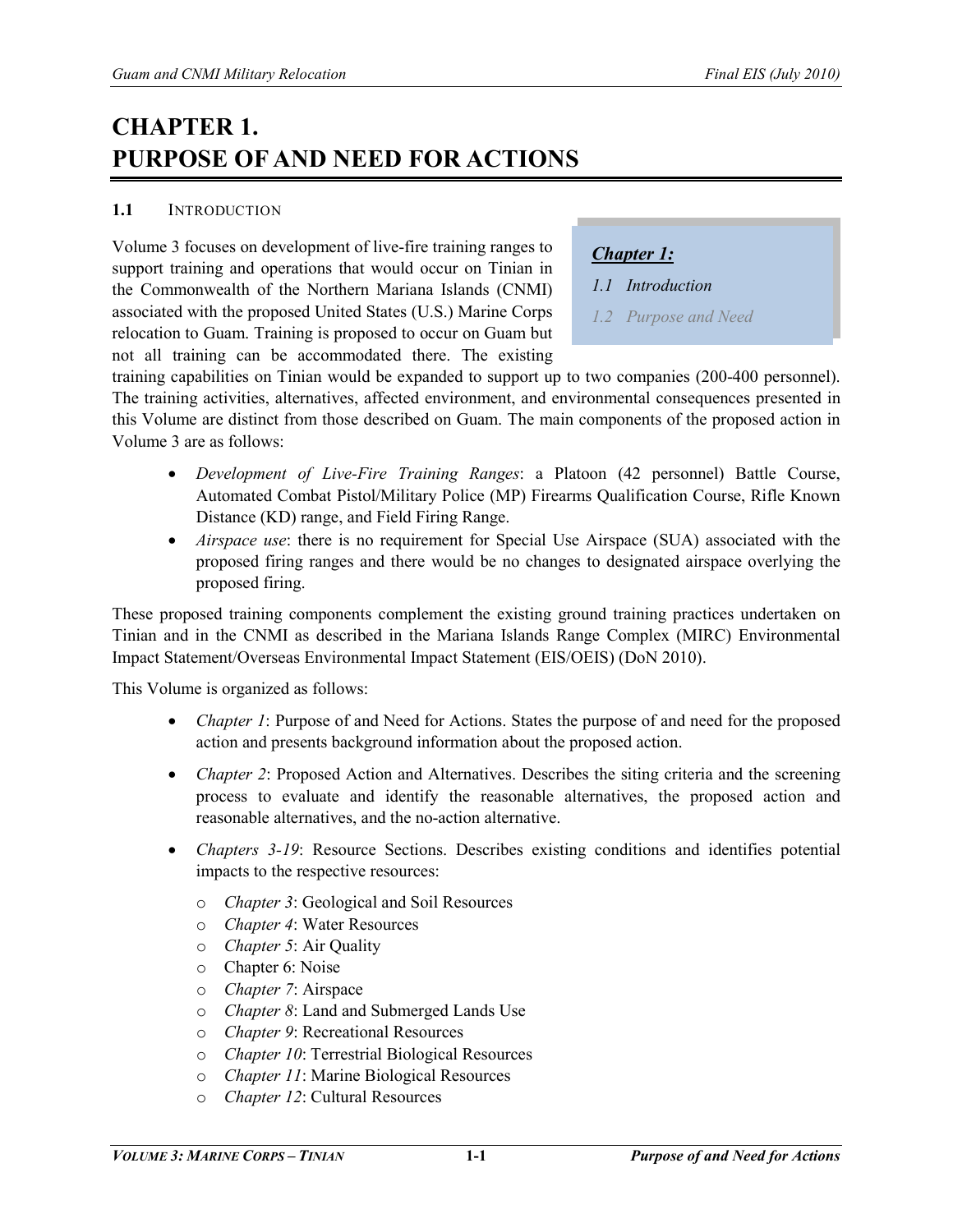- o *Chapter 13*: Visual Resources
- o *Chapter 14*: Transportation This chapter covers marine transportation. Volume 6 covers roadway transportation.
- o *Chapter 15*: Utilities
- o *Chapter 16*: Socioeconomics and General Services
- o *Chapter 17*: Hazardous Materials and Waste
- o *Chapter 18*: Public Health and Safety
- o *Chapter 19*: Environmental Justice and the Protection of Children
- o *Chapter 20*: References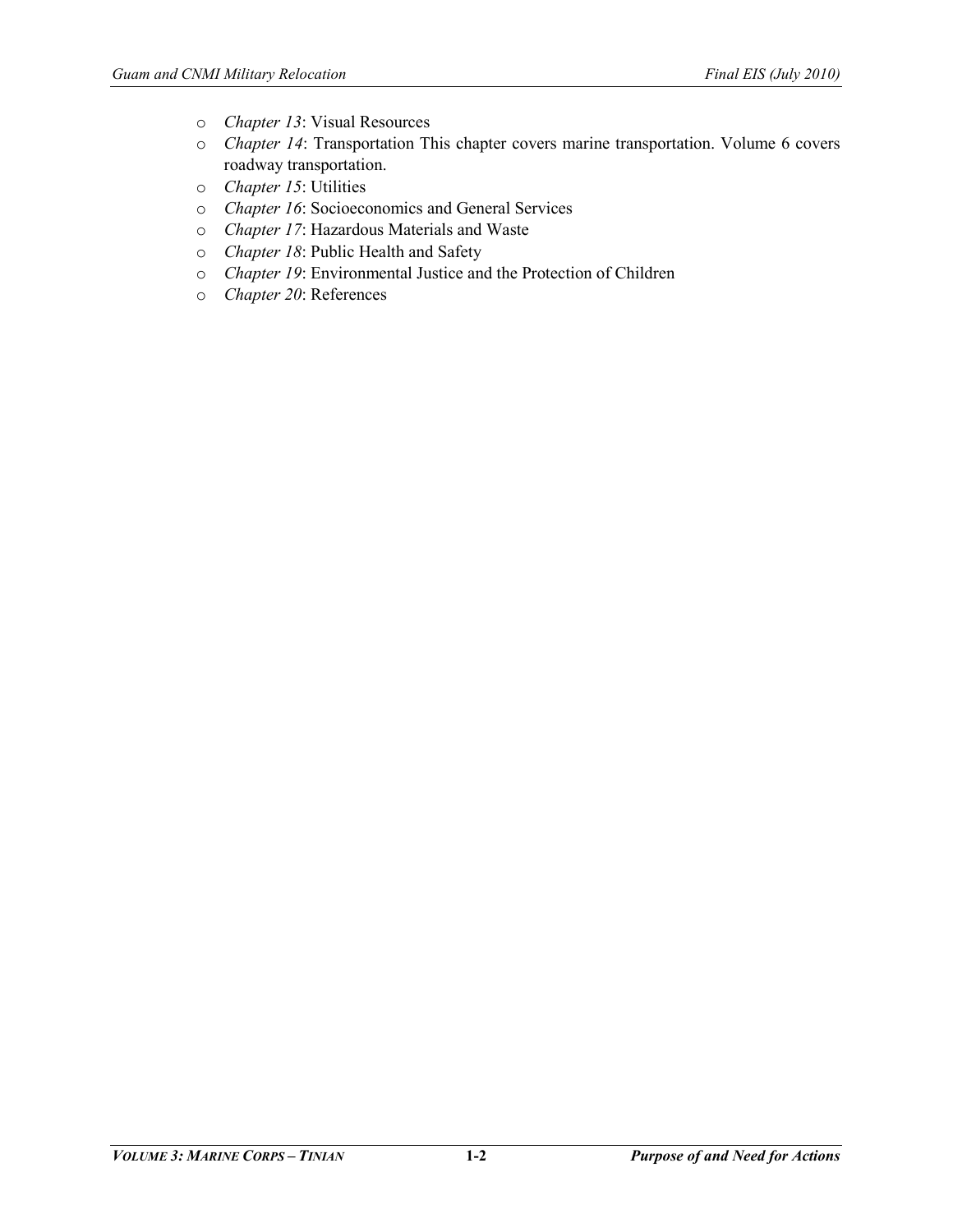#### **1.2** PURPOSE AND NEED

As discussed in Volume 1, Chapter 1, Section 1.3.1, the overarching purpose for the proposed actions is to locate U.S. military forces to meet international agreement and treaty requirements and to fulfill U.S. national security policy requirements to provide mutual defense, deter aggression, and dissuade coercion in the Western Pacific Region. The need for

## *Chapter 1:*

- *1.1 Introduction*
- *1.2 Purpose and Need*

the proposed actions is to meet the following criteria based on U.S. policy, international agreements, and treaties:

- Position U.S. forces to defend the homeland, including the U.S. Pacific territories
- Location within a timely response range
- Maintain regional stability, peace, and security
- Maintain flexibility to respond to regional threats
- Provide powerful U.S. presence in the Pacific region
- Increase aircraft carrier presence in the Western Pacific
- Defend U.S., Japan, and other allies' interests
- Provide capabilities that enhance global mobility to meet contingencies around the world
- Have a strong local command and control structure

Volume 1 provides detailed information regarding the international context for the purpose and need for the proposed action. Volume 2 describes the purpose and need for basing and training of Marines on Guam. The need for Marine training and operations is closely dependent on the relocation. Marines can only be "readily and rapidly deployable" if they are able to meet training and readiness requirements. Units require reliable access and maximum opportunity to realistically train with their weapons and equipment while minimizing "down time" lost when travelling to training locations. The purpose of increasing training and operational capabilities on Guam would be to provide the most efficient means to support present training requirements for the Marine forces relocating from Okinawa to Guam pursuant to the Roadmap Agreement with Japan.

The following outlines the process that evaluated potential training locations, including Tinian. The key reasons that Tinian is the proposed location for the proposed training are:

- Department of Defense (DoD) property is available for access to these training resources because of the existing land lease agreement between the CNMI and the DoD
- Proximity to U.S. military forces on Guam

#### **1.2.1 Availability**

As the U.S. analyzed where the Marine relocation would be, it also studied where the Marines would be able to train and maintain their readiness. Emphasis was placed on maximizing use of existing DoD properties. Guam and Tinian possessed the most available DoD properties for exclusive military use within the Marianas, and therefore were considered for maximum utilization. Other islands in the Marianas such as Pagan, Saipan, and Rota do not have existing DoD properties of sufficient size. Not all Marine Corps' training requirements could be met on Guam. The DoD then considered whether additional training could occur on the northern two-thirds of Tinian that is leased to the DoD. Company and battalion level non live-fire training areas exist within the lease area. However, this land could be developed to also accommodate live-fire ranges.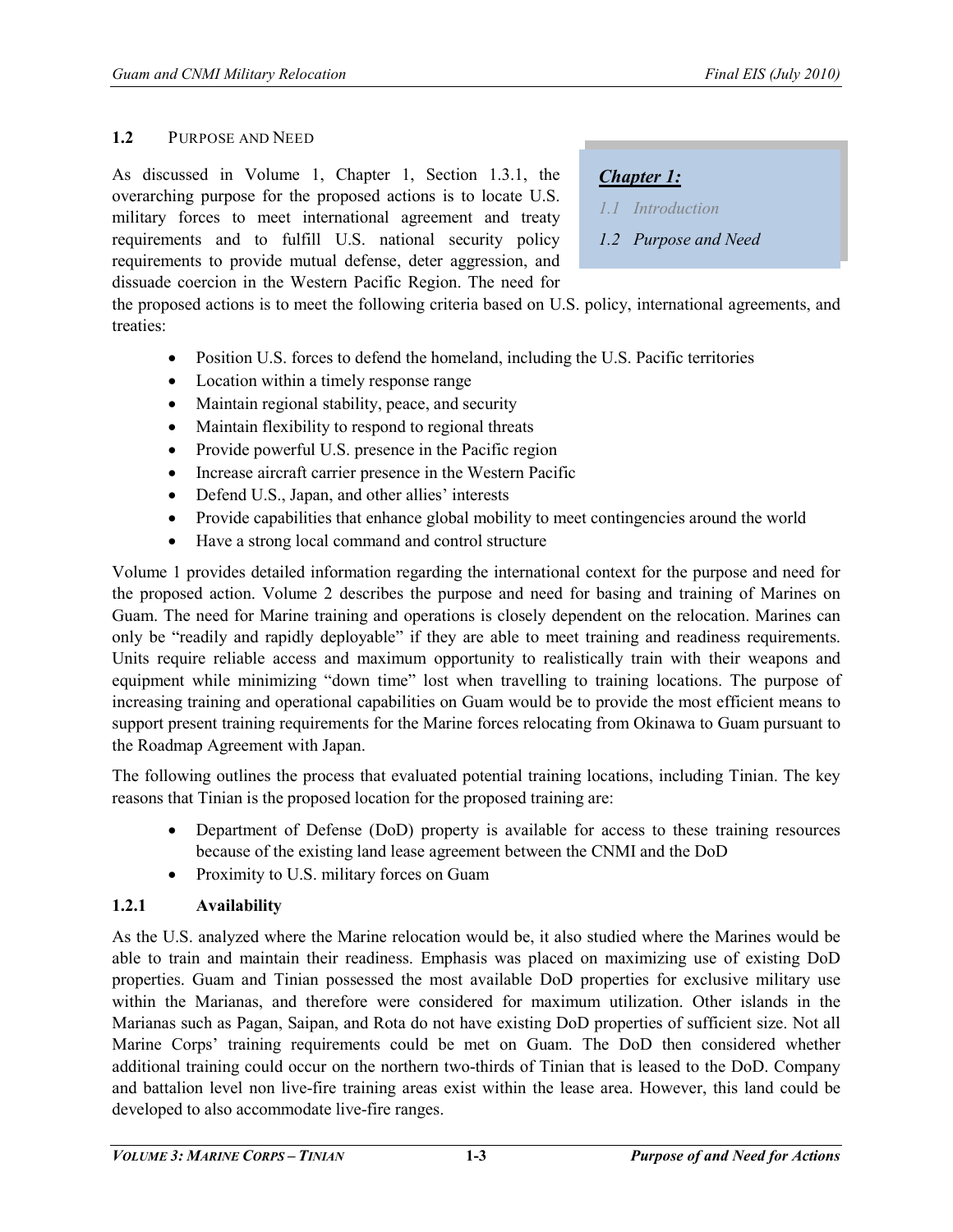## **1.2.2 Proximity**

Tinian would provide a training range approximately 100 miles (160 kilometers [km]) from Guam and would be the largest (approximately 15,400 acres [ac], 6,232 hectares [ha]) range located completely on DoD-leased property within the MIRC (discussed in Section 1.2.4). Guam-based Marines and other military personnel transiting from Guam would be able to quickly and routinely access these training capabilities through use of both tactical aviation and surface transportation assets and facilities.

A training range on Tinian would be required in addition to training ranges on Guam. Marine Corps training is built along a continuum that is well-defined and structured to provide combat-ready Marines, Marine Corps units, and Marine Air Ground Task Forces. The training continuum begins at the individual level and progresses to common skills, skills progression, and finally unit collective training. The ranges planned on Guam support individual and common skills live-fire training. For skills progression and unit collective training, ranges of greater complexity and size than those found on Guam are required. These advanced live-fire ranges would be located on Tinian and would allow Marines to meet the higher level requirements of the training continuum.

Table 1.2-1 presents potentially available lift (air and sea) options and their corresponding speed and range capabilities. With the relatively short travel times to Tinian, the required training would be accomplished for 200-400 Marines within a 1-week period, 12 times per year. A similar level of training at any other location would require more than a 1-week training evolution, and time spent in travel is not available for meeting other training requirements such as classroom training. Loss of time due to travel would impact the overall ability to achieve training requirements.

| $\frac{1}{2}$ and $\frac{1}{2}$ and $\frac{1}{2}$ and $\frac{1}{2}$ and $\frac{1}{2}$ and $\frac{1}{2}$ are $\frac{1}{2}$ and $\frac{1}{2}$ are $\frac{1}{2}$ |                               |                                            |
|---------------------------------------------------------------------------------------------------------------------------------------------------------------|-------------------------------|--------------------------------------------|
| Potential Lift (Rotary and Fixed Wing)                                                                                                                        | <b>Speed</b><br>(knots [kph]) | <b>Distance Capacity</b><br>$(nm \, [km])$ |
| CH-53 (Tactical)                                                                                                                                              | 170 (315)                     | 312 (579)                                  |
| MV-22 (Tactical)                                                                                                                                              | 278 (515)                     | 751 (1,392)                                |
| $C/KC-130$ (Tactical)                                                                                                                                         | 278 (515)                     | 2,172 (4,023)                              |
| C-17 (Strategic)                                                                                                                                              | 448 (829)                     | 2,420 (4,482)                              |
| C-5 (Strategic)                                                                                                                                               | 470 (871)                     | 5,161 (9,560)                              |
| Commercial                                                                                                                                                    | 478 (885)                     | N/A                                        |
| Potential Lift (Ocean Vessels)                                                                                                                                | <i>Speed</i>                  | Distance Capacity                          |
| Amphibious Ships (Strategic)                                                                                                                                  | 20(39)                        | 4,344 (8,047)                              |
| Commercial                                                                                                                                                    | 20(39)                        | 4,344 (8,047)                              |
|                                                                                                                                                               |                               |                                            |

**Table 1.2-1. U.S. Lift Options and Corresponding Capacities** 

*Legend:* kph = kilometers per hour, nm=nautical miles, knots = nautical miles per hour. *Sources:* Navy 2001, 2004; Air Force 2008.

## **1.2.3 Reliability of Access to Training Resources**

The northern two-thirds of Tinian contain two adjacent and connected training ranges within the DoD Military Lease Area (MLA): the Exclusive Military Use Area (EMUA) and the Leaseback Area (LBA). The EMUA includes landing beaches, expeditionary airfield, bivouac areas (i.e., temporary camps set up during training), maneuver areas, live-fire sniper areas, and areas designated for pyrotechnics and hazardous activities. The LBA, a joint military and civilian use area, is used primarily for logistics, maneuver and other nonintrusive training requirements compatible with its joint civilian agricultural uses. Time spent on coordination and scheduling with local authorities limits timely accessibility to the LBA for some activities. Termination of the LBA agreement, which provides full unfettered access to the LBA for military training, is possible with appropriate notification to the CNMI government. The military use of this area, subject to other applicable laws and agreements, is (by conditions of the lease) flexible and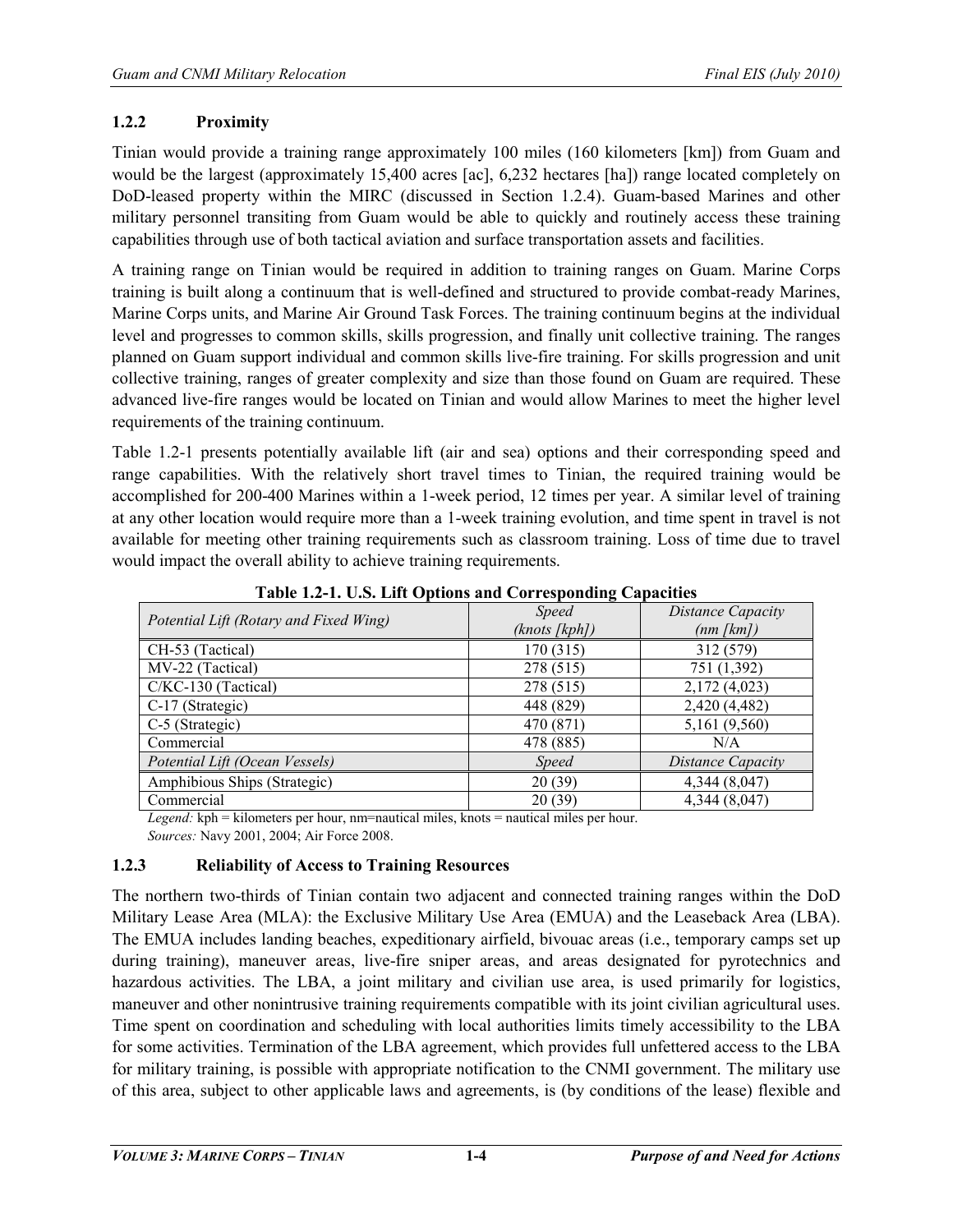assured within specified limits. Tinian is the only island within the CNMI that the DoD has a training use agreement that would allow the weapons range development that would meet the purpose and need for training of the relocated Marines.

Accordingly, Tinian, with its availability of land, proximity to Guam, and reliability of access makes it the only suitable location for this training for Marines based on Guam.

#### **1.2.4 Additional Considerations**

The proposed action would increase training capabilities in the CNMI by building on the existing training infrastructure contained within the MIRC. The MIRC is a joint training complex consisting of service ranges utilized in a coordinated joint manner. The proposed action would continue development of training capabilities in the region by developing ranges on Tinian. All services have contributed to the training capabilities in the Marianas. The development of the training range complex has been a phased development starting with the Marianas Training Plan in 1999. Each successive range or range enhancement has added additional capabilities to the overall range complex. Over time, the inclusion of new capabilities has resulted in the existing MIRC 2009. Under the proposed action, the development of training capabilities in the region would continue with the addition of live-fire small arms ranges and other capabilities in the CNMI to the MIRC. The proposed action would complement the existing non live-fire capabilities by adding live-fire training ranges. By supplementing existing non live-fire training with limited live-fire ranges, the proposed action assures mission readiness training availability for Marine Corps units on Guam while enhancing the overall training infrastructure in the region. The proposed action would involve changes to the operations and training activities presently conducted on Tinian through development of ranges required to support the proposed Marine Corps relocation. The development, operation, and ongoing periodic use of these ranges is necessary to maintain the state of readiness required for Marine Corps forces relocated to Guam pursuant to the Roadmap Agreement with Japan. This progression of development of range capabilities would continue as technology, weapon systems, and operational requirements continue to evolve.

The 1999 Marianas Training Plan, the subsequent MIRC Management Plan, and the associated MIRC EIS/OEIS establish the baseline for training facilities and operations in the Mariana Islands, including Guam and CNMI. The planning approach and methodology for key elements of the proposed action are documented in Volume 9, Appendix G, and include:

- Range Complex Management Plan 2006
- Training Concept Plan, U.S. Marine Forces Pacific 2008 (Marine Forces Pacific 2008)
- Guam Joint Military Master Plan, Joint Guam Program Office (in progress)
- CNMI Military Training Master Plan (in progress)

These four documents represent the next phases of the master planning effort for Guam and the CNMI. The Range Complex Management Plan identified specific range deficiencies, including lack of live-fire ranges in the Marianas. The Training Concept Plan provided an "unconstrained" view of training possibilities on Guam and the CNMI. Present planning efforts for Guam and CNMI that have occurred coincident with the development of this EIS, have identified proposed training actions for Guam and CNMI. Together, these planning efforts have identified the specific weapons training needed on Tinian for the additional forces moving from Okinawa (Japan) to Guam.